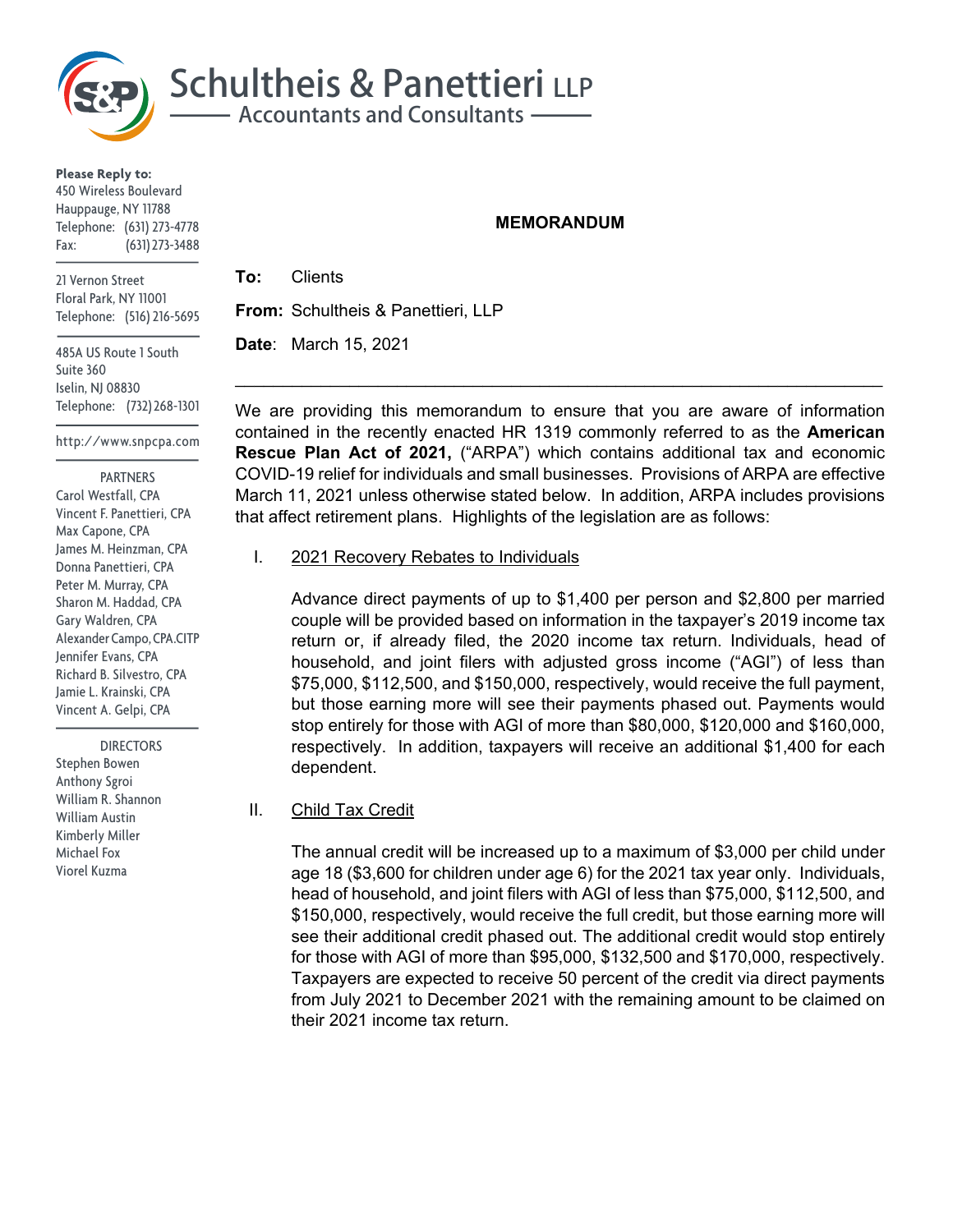## III. Unemployment Benefits

ARPA extends certain provisions set forth under the Coronavirus Aid, Relief, and Economic Security Act ("CARES Act") that have since expired. The provisions include but are not limited to the following:

- A. Extends the supplemental \$300 weekly benefit provided under the Federal Pandemic Unemployment Compensation ("FPUC") program through September 6, 2021.
- B. Extends the enhanced federal unemployment insurance known as Pandemic Emergency Unemployment Compensation ("PEUC") through September 6, 2021 and increases the maximum number of weeks from 50 to 79.
- C. Extends the Pandemic Unemployment Assistance ("PUA") program through September 6, 2021 for independent contractors and self-employed individuals and increases the maximum number of weeks from 50 to 79.
- D. ARPA includes provisions making the first \$10,200 in unemployment compensation received in 2020 not includible in federal gross income for taxpayers with AGI of less than \$150,000.

# IV. Paycheck Protection Program ("PPP")

This program, originally established under the CARES Act, provides small businesses with potentially forgivable loans to cover certain operating expenses provided the small businesses maintain payroll levels. The following nonprofit entities were previously deemed eligible for PPP via the CARES Act and the Consolidated Appropriations Act 2021 ("CAA 2021"): 501(c)(3), 501(c)(6) and 501(c)(19).

ARPA expands eligibility to include all nonprofit entities described in 501(c) and exempt from tax under 501(a) of the Internal Revenue Code with the exception of 501(c)(4) – Civic Leagues and Social Welfare Organizations. These additional covered nonprofit entities cannot receive more than 15% of receipts from lobbying activities. In addition, lobbying activities cannot comprise more than 15% of total activities and cannot exceed \$1 million during the most recent completed tax year prior to February 15, 2020. The additional covered nonprofit entities cannot employ more than 300 employees.

Lastly, these additional covered nonprofit entities would also be eligible for a second draw PPP loan provided they meet the criteria outlined in CAA 2021. Please consult our previous memo dated January 8, 2021 for more information on CAA 2021.

## S&P Observation

As of the date of this memorandum, PPP is set to expire March 31, 2021. The American Institute of CPAs (the "AICPA") has testified before Congress urging the administration to consider extending the deadline so the newly eligible entities may take advantage of the program. Legislation on this matter has been introduced to the House of Representatives with hopes that Congress can pursue a standalone vote on this critical matter as ARPA does not include an extension.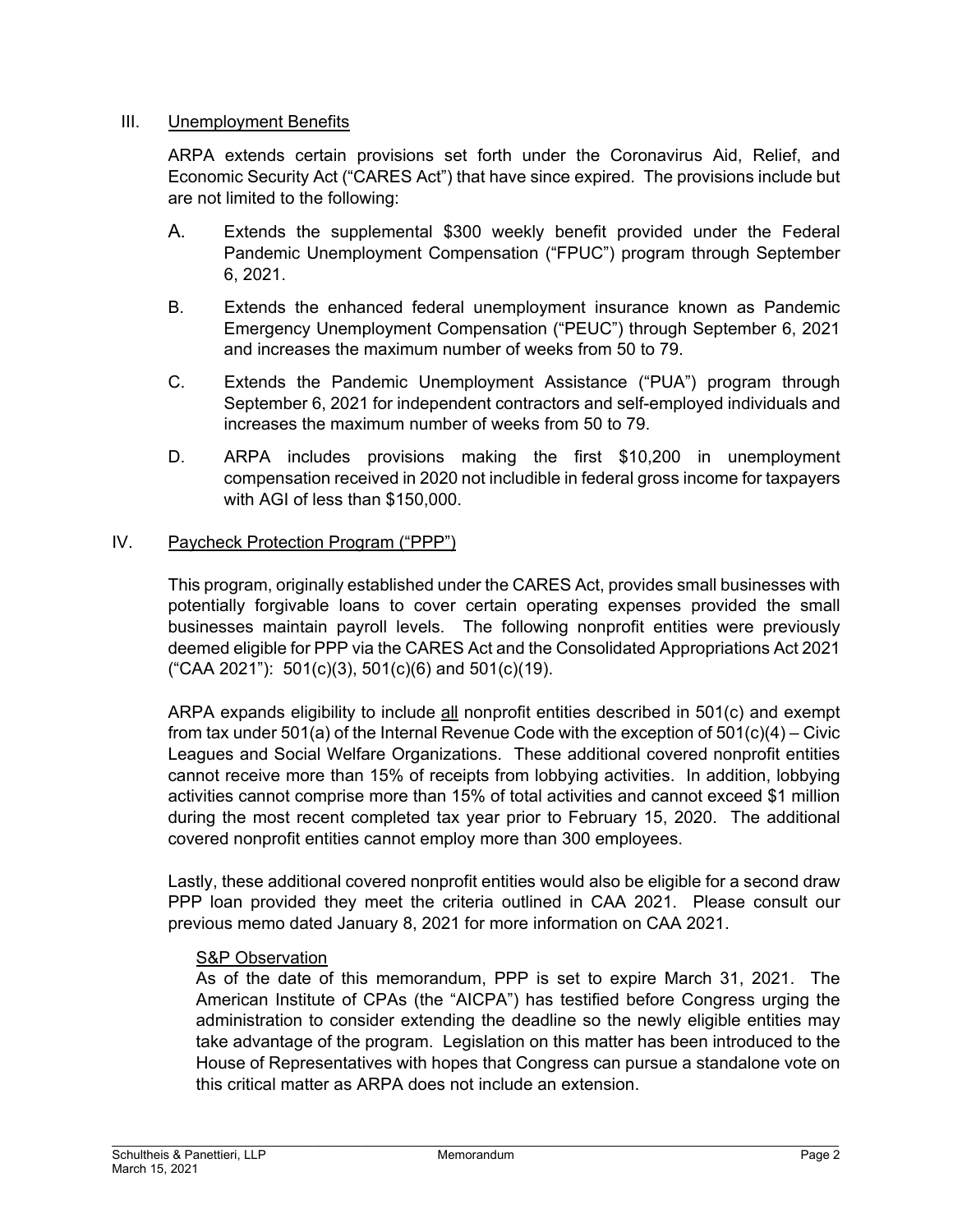# V. Credits for Paid Sick and Family Leave

This program, originally established under Families First Coronavirus Response Act ("FFCRA"), provided eligible employees of covered employers with Emergency Paid Sick Leave ("EPSL") and Expanded Family and Medical Leave ("EFML") for specified reasons related to COVID-19. Covered employers were eligible for a federal payroll tax credit for qualified EPSL and/or EFML wages paid to employees during the period April 1, 2020 through December 31, 2020. CAA 2021 allowed for a continued federal payroll tax credit if the employer voluntarily elected to continue to offer the leave through March 31, 2021.

ARPA provides for a program reset effective April 1, 2021 through September 30, 2021. The program continues to be based on voluntary participation by employers as established under CAA 2021.

As the program under ARPA differs slightly from the previous program, we have outlined provisions below:

- A. Qualifying reasons and documentation requirements have not changed although ARPA adds the following two covered reasons:
	- i. obtaining an immunization related to COVID-19 or recovering from any injury, disability, illness, or condition related to such immunization; or
	- ii. seeking or awaiting the results of a diagnostic test for, or a medical diagnosis of, COVID-19, when such employee has been exposed to COVID-19 or the employer has requested such test or diagnosis.
- B. The amount of leave offered under EPSL provides for a reset effective April 1, 2021. Therefore, if an employee already exhausted the 80 hours previously made available prior to April 1, 2021, they would now be eligible for an additional 80 hours of sick leave.
- C. Employees no longer have to take the first two weeks under EPSL for COVID reasons related to family care or lack of childcare. Leave can now be taken under EFML immediately and the aggregate cap on EFML is increased to \$12,000 accordingly (\$200/day for 12 weeks). In addition, the amount of leave offered under EFML provides for a reset effective April 1, 2021. Therefore, employees who have previously exhausted the 400 hours prior to April 1, 2021 are now eligible to have an additional 480 hours of EFML leave.
- D. Under FFCRA, employment tax credits are increased by the qualified health plan expenses allocable to, and the employer's share of Medicare tax on, the qualified leave wages. ARPA also increases the employment tax credits for amounts paid pursuant to a collective bargaining agreement for defined benefit pension contributions and apprenticeship program contributions allocable to the qualified leave wages.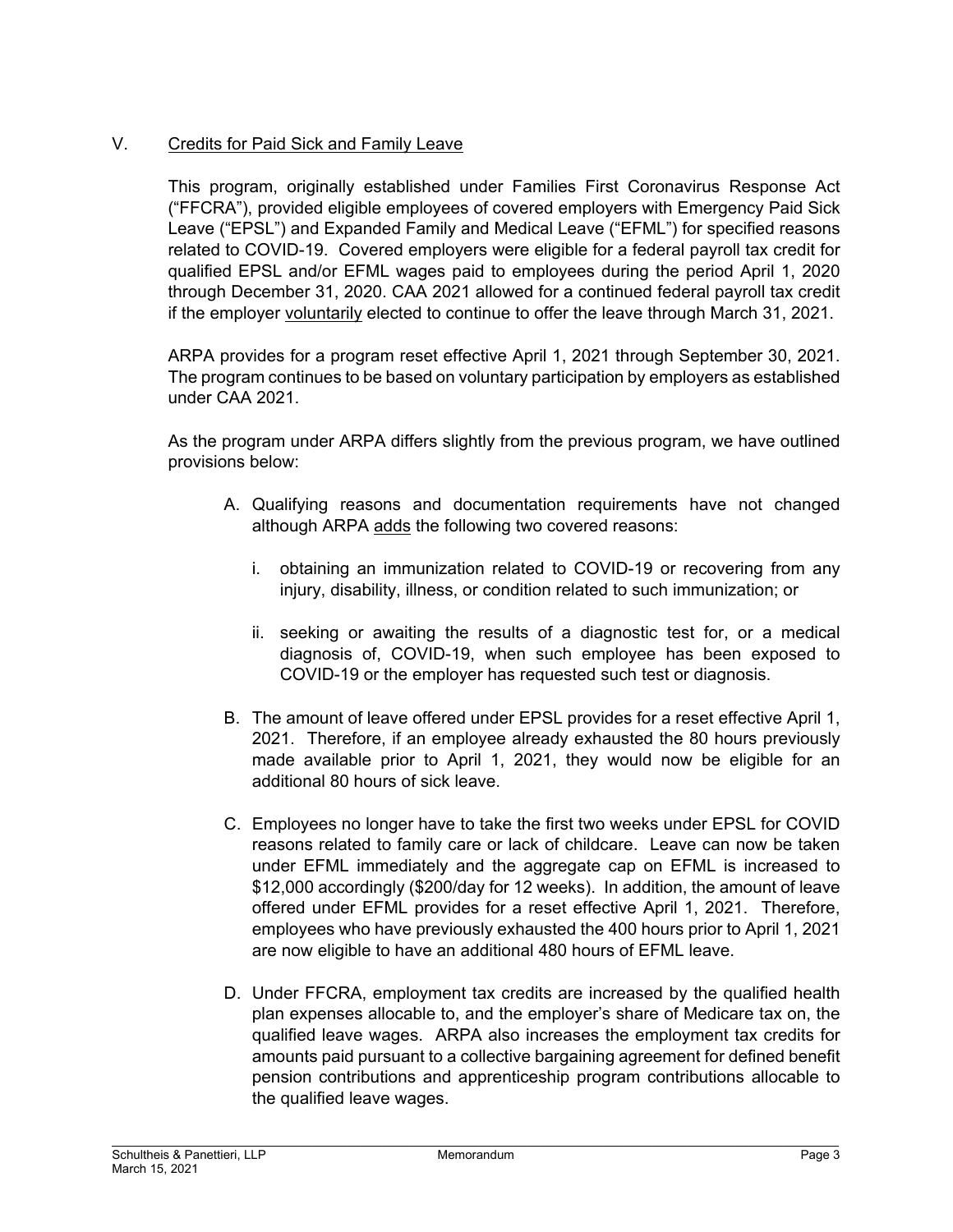# VI. Employee Retention Tax Credit ("ERTC")

ERTC, originally established under the CARES Act, provides eligible employers with a credit against employment taxes with respect to qualified wages. CAA 2021 extended and enhanced the program through June 30, 2021. ARPA further extends the tax credit through December 31, 2021.

## VII. Premium Tax Credit – Improving Affordability by Expanding Premium Assistance for **Consumers**

ARPA modifies the affordability percentages used for the refundable premium tax credits in connection with a qualified health plan for 2021 and 2022. These modifications increase the tax credits for individuals eligible for assistance under the current law. ARPA also provides refundable premium tax credits for taxpayers with income below 400 percent of the federal poverty line. This provision is effective for tax years beginning after December 31, 2020.

## VIII. Premium Assistance for COBRA Continuation Coverage

ARPA provides COBRA continuation coverage premium assistance ("COBRA subsidy") for individuals to maintain employer-sponsored coverage without having to pay any portion of their premiums through Sept. 30, 2021. ARPA creates a tax credit that employers may apply against the Medicare tax. The COBRA subsidy applies to coverage paid between April 1, 2021 and September 30, 2021.

The COBRA subsidy is only available to individuals who are involuntarily terminated or had their hours reduced. The COBRA subsidy is not considered taxable to the recipient and is available to qualified beneficiaries as well.

The participant may elect to enroll in different coverage provided that coverage does not exceed the premium for coverage in which the individual was previously enrolled in at the time such qualifying event occurred.

Eligible participants must receive a communication from the employer outlining the availability of the COBRA subsidy including the option to select different coverage if applicable. Model notices detailing notification requirements will be made available within 30 days of enactment from the Department of Labor.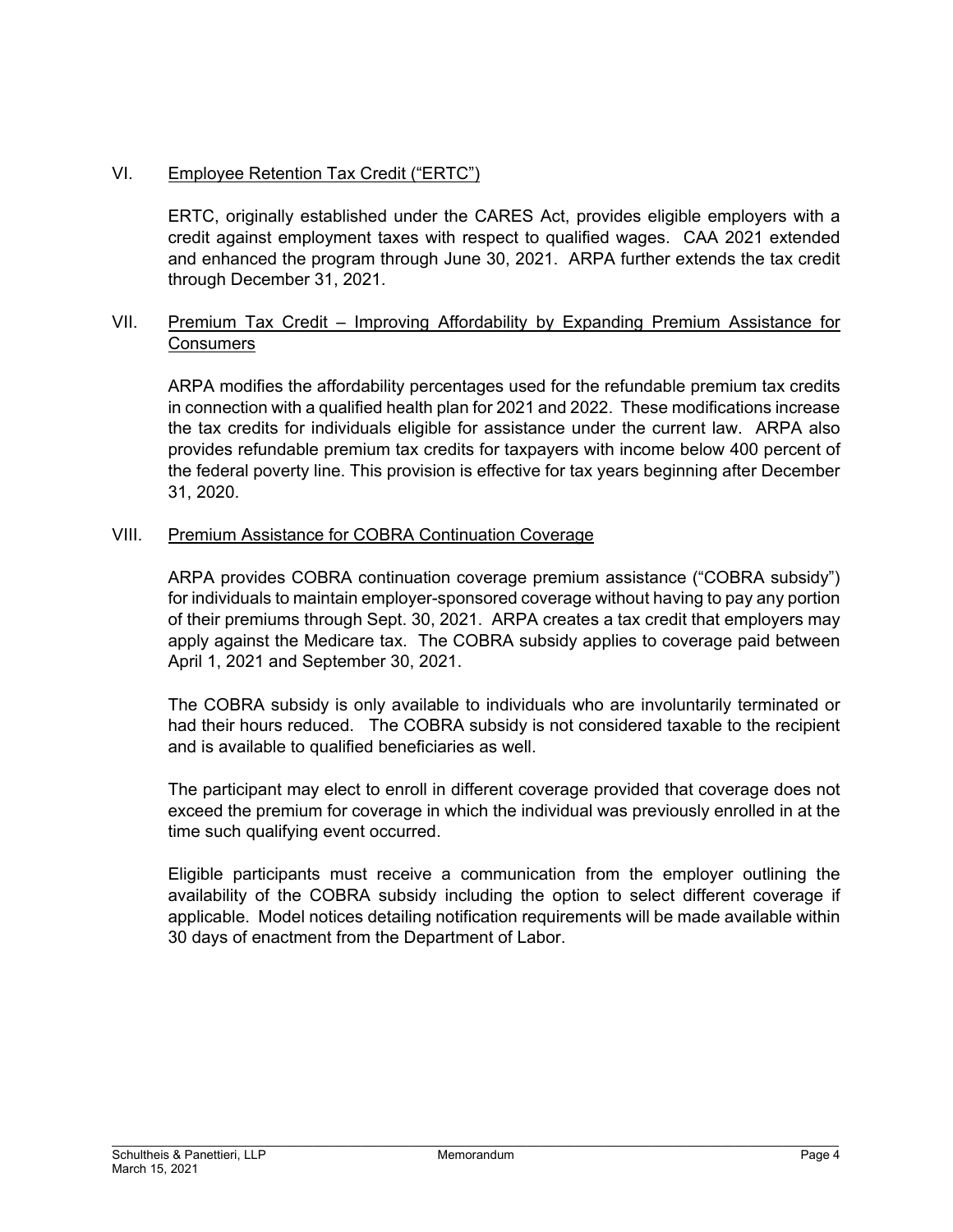## IX. Retirement Plan Provisions

## A. Temporary Delay of Designation of Multiemployer Plans as in Endangered, Critical, or Critical and Declining Status.

Under ARPA, a plan could elect to "freeze" its funding zone status for either the first or second immediately preceding plan year beginning on or after March 1, 2020 to the same status as the preceding plan year. A plan in endangered or critical status would not have to update its plan or schedules until the plan year beginning on or after March 1, 2021.

Actuarial certification for a plan in critical status, regardless of their election to freeze, will be granted relief from excise taxes imposed for failure to meet minimum funding standards.

B. Temporary Extension of the Funding Improvement and Rehabilitation Periods for Multiemployer Pension Plans in Critical and Endangered Status for 2020 or 2021

Under ARPA, a plan in endangered or critical status for a plan year beginning in 2020 or 2021 could extend its rehabilitation period by five years. This would give a plan additional time to improve its contribution rates, limit benefit accruals, and maintain plan funding. This provision is effective for plan years beginning after December 31, 2019.

## C. Adjustments to Funding Standard Account Rules

Funding shortfalls as a result of investment losses are currently required to be made up over a period of 15 years. Under ARPA, for investment losses or reductions in regularly scheduled employer contributions, a plan could use a 30 year amortization base to spread out losses over time. This provision is effective for plan years ending on or after February 29, 2020.

## D. Special Financial Assistance Program for Financially Troubled Multiemployer Plans

ARPA creates a special financial assistance program under which cash payments would be made by the Pension Benefit Guaranty Corporation ("PBGC") to financially troubled multiemployer pension plans to ensure that such plans can continue paying retirees' benefits. The PBGC would be provided with the amounts necessary to provide such payments through a general Treasury transfer.